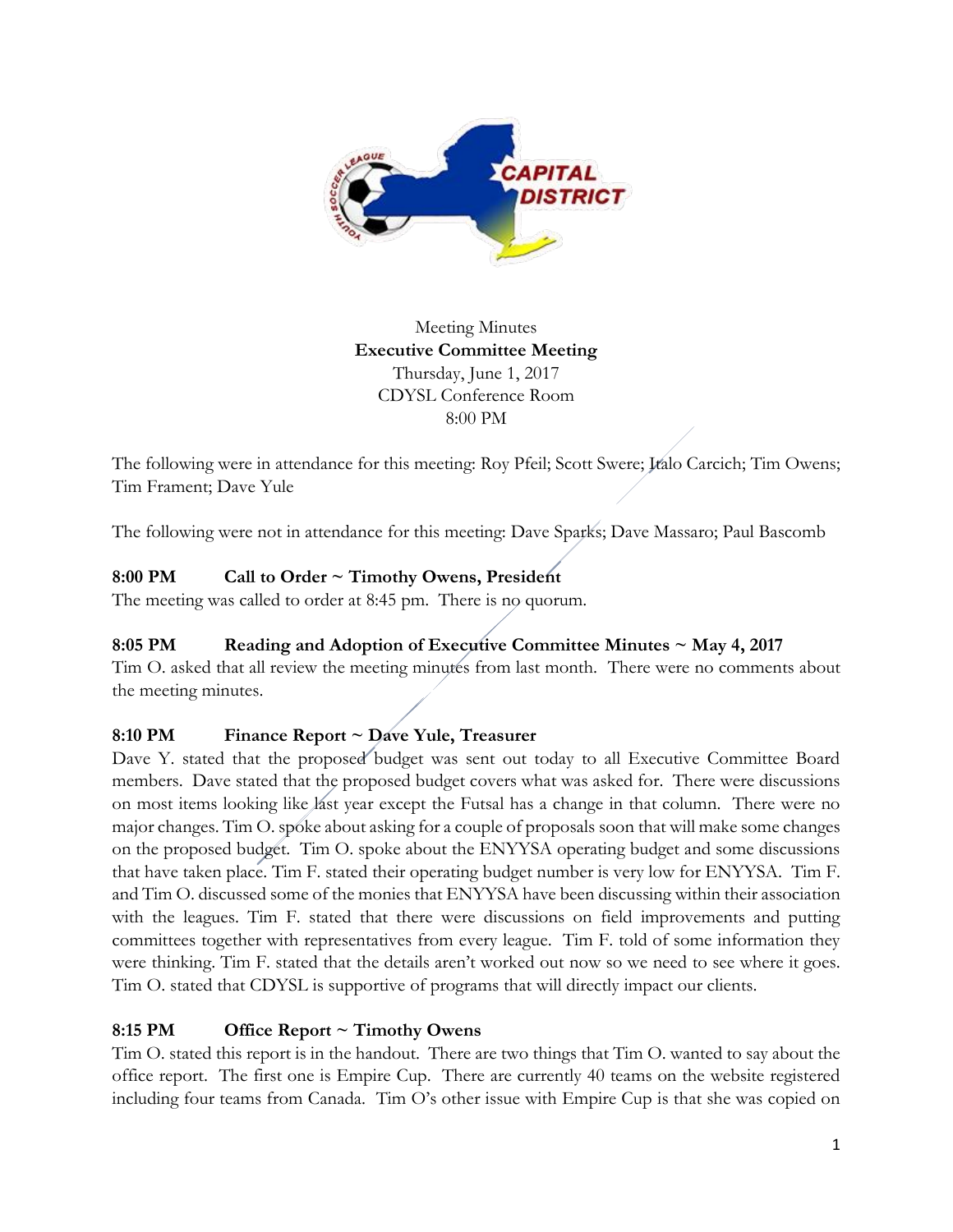an e-mail of the team from Dutch Elite and they all feel how he feels about how this tournament is being directed. Tim stated that we have four clubs who are asking us where do we send out check. The tournament director should have already handled this and how many have not paid or will back out if they are not receiving communications. The point is it is June  $1<sup>st</sup>$  who is reaching out to us and asking how they pay instead of us letting them know what needs to be done. Tim F. stated that he had a comment on the golf carts and Italo stated that it's already been corrected. Tim O. stated that the field overlay and parking will be put on our website. They have a new entrance and there is another will be an exit area. Highland Soccer Club will be getting us the information and we met yesterday to find out further details. There were discussions of the Maalwyck Park layout. Tim F. stated there is a whole new administration at Highland Soccer Club and they are muddling through, making mistakes but getting things done. The field lining individual needs to have the field layouts today so he has time to do the job prior to the tournament. Italo stated that he will reach out to Andy on the field layouts and what we need. Tim O. stated that we also stated we will speak to Highland Soccer Club at least once a week to have the communications on what we need and what needs to be done.

Tim O. stated that we had to cancel the June MLS Bus Trip due to low numbers. Tim O. would like next year to make changes on the advertising. We keep hitting our registration base. The day after we officially cancelled the bus trip, there were many people interested because of word of mouth. There were discussions on what we could do better next year on newspapers, local news stations, etc. We are still working on an August MLS bus trip and Kerry is looking for one in July in the Boston area for an WPSL game.

Registrations are up and it states 10,400 players were registered. There were discussions on the price of relaminating passes.

# **8:30 PM Committee Reports:**

## **Rules ~ Scott Swere (RULES PROPOSALS – Updates)**

Scott will have a complete set of rules for the AGM. It is just a reorganization of the rules and regulations and not actual rule changes. Tim O. stated that the AGM will be held at the Latham Circle Soccer Club fields on Boght Road and it has been confirmed. Italo stated that Justin, the new IT person, has been incredible.

# **Finance ~ Dave Sparks**

This was already discussed above.

# **Games ~ Paul Bascomb (GAMES – Updates: Futsal, Spring)**.

Tim O. stated that if you refer to the monthly report, you will see that we are about half way done with the season. There are about 800 games to be played per Italo.

#### **Membership/Nominations ~ Dave Sparks**

Tim O. stated that there is nothing to report.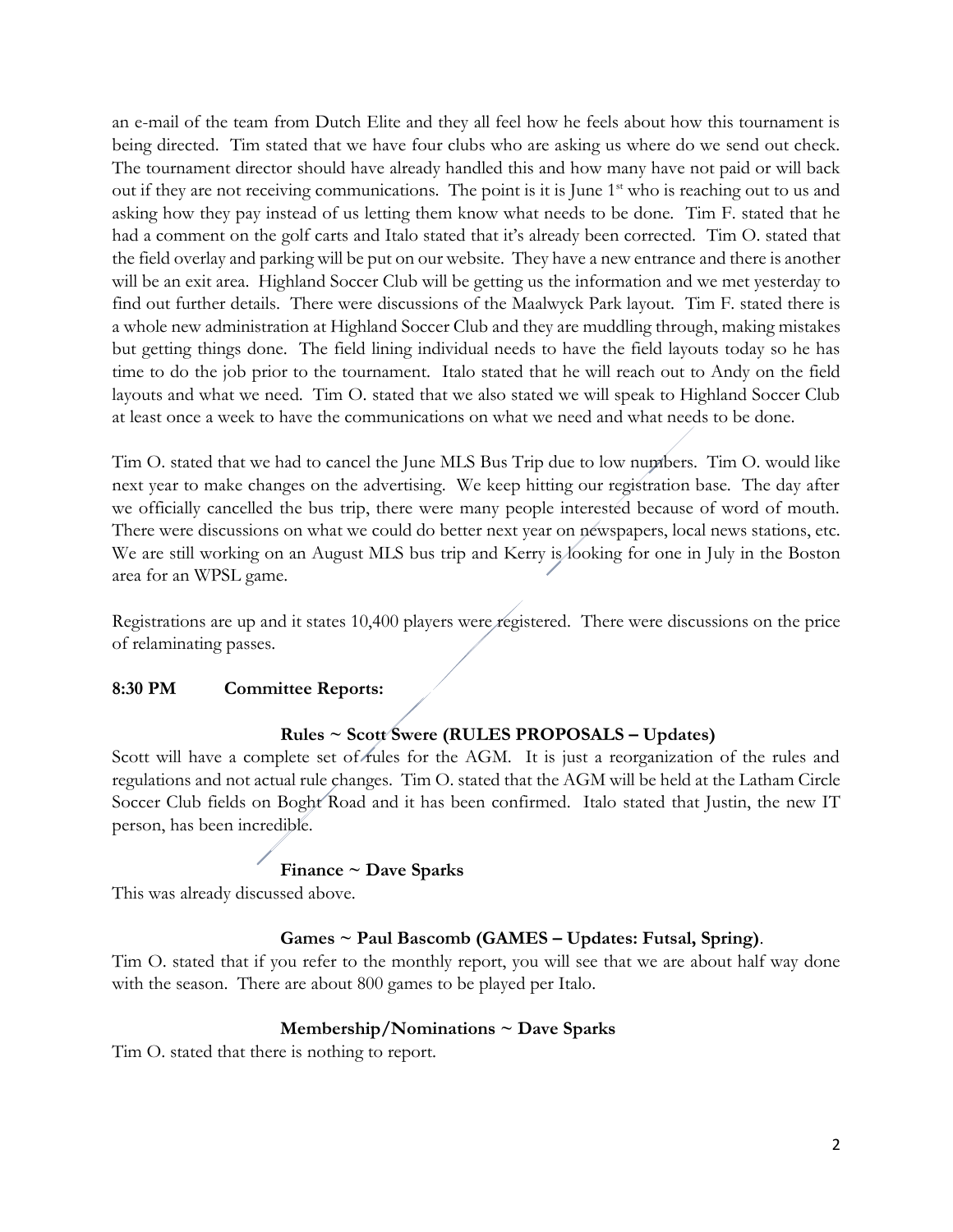## **Registrations ~ Tammy Kishbaugh**

This was already discussed.

## **ZTEC, Arbitration, Appeals ~ Tim Frament**

Tim F. stated he has nothing on Arbitration and there is nothing on Appeals per Tim O. Tim O. stated that we have about seven zero tolerance's and they were forwarded to our chairperson who was on vacation and then had the flu so he is a bit behind. Tim O. will be speaking with the chairperson in the very near future so we can resolve these issues. These should be done by Monday. Tim O. stated the hearings won't happen by Monday but he has contacted, the chairperson, to get both sides of the story. Tim O. is waiting to hear from him on that. There are three or four that are coach conduct, one or two that are parent conduct and one is player conduct. The player conduct and another with the parent behavior one was TBR'd on their game so they aren't scheduled to play those games yet. These are two separate incidents and not as one zero tolerance. Tim O. stated that one of the zero tolerances were a repeat offender. There were discussions if things aren't sure how to handle something, pass it along to ENYYSA.

#### **8:45 PM Programs:**

#### **Coaching Education ~ Roy Pfeil, Second Vice President**

Nothing to report.

## **ODP Program (follow-up) ~ Roy Pfeil**

Nothing to report. It was reported that Rich Cienzo will finish up the year and he is being replaced. Roy stated that Wendy Beevers is going to replace him. She is from the Cobleskill area.

# **TOP Soccer ~ NO REPORT**

Nothing to report.

## **Coaches Workshop**

The videos are being uploaded now.

## **8:55 PM Unfinished Business – Empire Cup 2017, Budget 2017-18**

Tim O. stated we spoke about Empire Cup and the Budget. Tim O. stated he is adding the Scholarship to it and we are giving out six this year. A few have confirmed to be at the meeting and one has declined. Tim O. would like the information ahead of next week's meeting on what college's they are going to. We still need to hear from two more if they can attend. Italo will call Averill Park tomorrow morning in regards to the one who cannot make it due to the awards at their school the same night.

## **9:15 PM New Business – MLS Bus Trips, CDYSL Day at Local Colleges – Fall 2017**

Tim O. stated that UAlbany contacted him and wanted to have a soccer night and discussions stated that it would be a great idea. Tim O. will ask for a Boys game since they charge for the boy's games and not the girls games.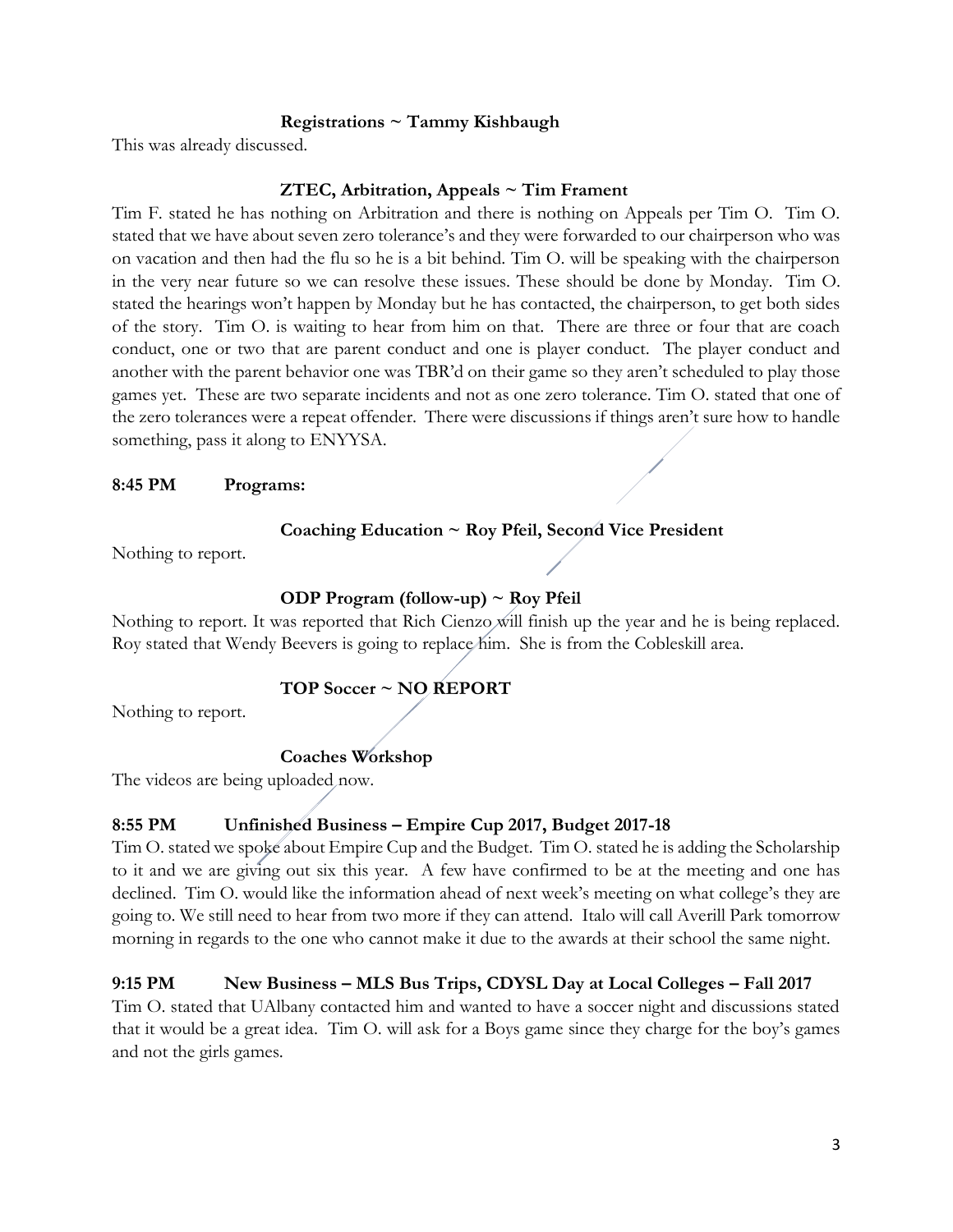Italo stated he spoke with South Colonie and they were happy with us so they would like to work with us next year for futsal. He spoke with Mechanicville and they would like us back as well. Matt Guigno is helping Italo with the Greenbush schools. The idea is to have one east, central and north. Italo is also considering Ballston Spa as a venue as well and is trying. We are looking to have three sites by next Thursday. Roy stated that would be great so clubs can budget and we can sell it and there are a lot of good reasons to have it done now.

Italo talked with NYCFC today in the ticket sales. They are concerned where people want to do MLS trips and they can't sell them out and Italo and Kerry discussed some reasons and ways around it. They were talking about getting together on finance a Division 1 team for ours for free tickets for the game and the bus is paid for by them and it is an idea to get more interest in the games. They, NYCFC, are interested in finding out how to sell the tickets as well.

Tim F. did a little research on our U10 and U12 teams. At the U10 level, we have twice as many boy's teams as girls and at U12 there are about 50 percent more. It was stated that historically it has been more boys than girls but this year it is a little more. Scott Swere stated that part of the problem is the other sports that are now going year around.

Scott stated that one of his parents had an issue with a referee and stuff he has seen and/or heard this year. He thinks we are putting our young referees who aren't experienced in positions and setting them up for failure. Scott stated it doesn't condone the parents to yell at the referees, even when they make bad calls. His question or going back to this is we need to do a better job or the referee association needs to do a better job for these positions and especially in training them. Tim F. has been pushing for at least five years, he feels the referee association should do is hold a referee clinic on Saturday and then on Sunday have those referees do the games at Fall Ball and have senior referees as their AR's to help train them. It is a perfect atmosphere. He stated that the referee association keeps saying they are too busy with high school and college games in the fall. Roy stated that the young officials on as AR's at the older age groups so they can learn the game there and the calls that need to be made. Tim F. stated that they should do both. There were discussions on this topic. Tim O. stated that he will also be making a proposal to change the days the U08's play their games. Scott stated that it is a disservice to the young referees. It was stated that this needs to be a partnership with CDYSL and the Referee Association on doing a better job in teaching and training the new inexperienced referees. There were even discussions on having another referee shadow a new referee on the field to train.

# **9:30 PM Meeting Adjournment:**

The meeting was adjourned at 9:45 pm.

## **Announcements:**

**Thursday, June 8, 2017 ~ CDYSL Board of Directors Meeting – 8PM June 24 & 25, 2017 ~ CDYSL Empire Cup August 13, 2017 ~ Annual General Meeting – 1PM**